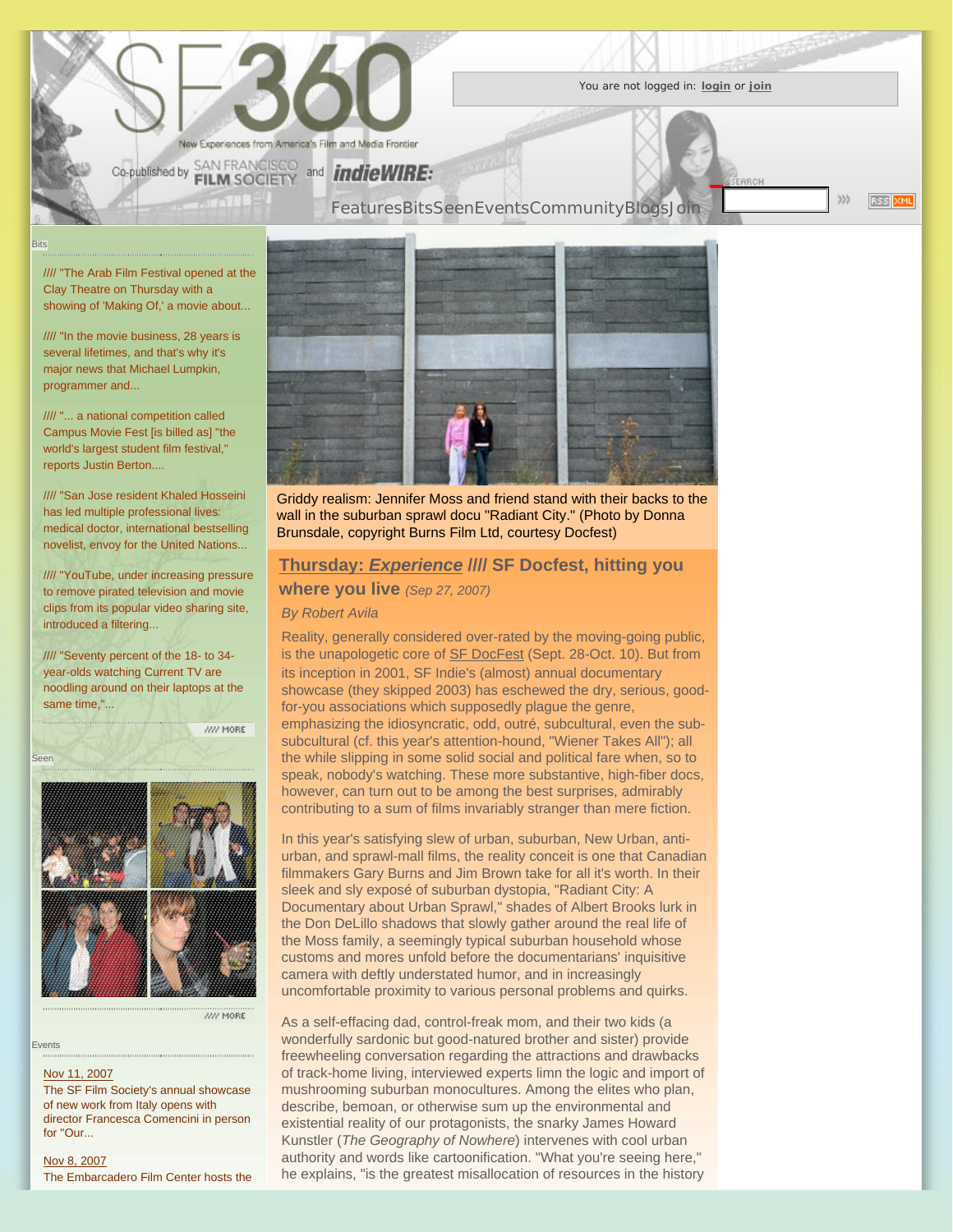San Francisco Film Society's 2nd San Francisco International Animation Festival, which opens with "The...

#### [Oct 30, 2007](http://www.sf360.org/events/2007oct28w.html#10158)

Everyone in the "Sharkwater" .... Director Rob Stewart will be on-hand for a Q & A session after a benefit

## [Oct 30, 2007](http://www.sf360.org/events/2007oct28w.html#10156)

A Frida Kahlo Tequila-tasting accompanies a screening of "Stuntwood: The Birth, Life and Death of a Skateboard," followed by "Freedom...

# [Oct 26, 2007](http://www.sf360.org/events/2007oct21w.html#10144)

As promised, Zen and the art of mealtime maintenance: Doris Dörrie's new film is a nonfiction treatment a Bay Area...

 $\frac{1}{27}$  MORE

### of the world."

"'Community,'" chimes another suburbia watcher, "is shorthand for cluster of houses with people inside them not talking to each other."

But today's inhabitants of suburbia are knowing subjects, with a philosophical approach to its tradeoffs -- one sometimes laced with ironic detachment as they navigate the gridlocked expressways, empty sidewalks, and anonymous inward-facing abodes of this middle-class world. As still another commentator notes, these people know the critique of suburbia backwards and forwards yet choose to live there anyway. Life, so to speak, goes on. The Moss boy climbs to the top of a cell phone tower to narrate the view into a digicam. Mom meticulously arranges the magnets on the family's detailed refrigerator calendar. Kids in a dirt lot play "Escape from Mexico" with paintball guns. And Dad spends free time in rehearsals for an amateur production of a musical -- about suburbia! -- that he found on the Internet. ("It's kind of like Stephen Sondheim meets 'Rocky Horror Picture Show' meets 'The Simpsons,'" he offers.)

Sure, life goes on. But for how long? "Radiant City" has a pretty straightforward answer for all its genre-bending. Part of it comes along in some unhealthy statistics that show up in animated intertitle sequences (including the slightly brow-raising fact that traffic accidents and deaths are three times more common in the suburbs than in the inner city). More crucially, though, and as an urban planner explains, suburban sprawl fundamentally resists the regeneration and evolution allowed, in contrast, by the gridpatterned density of cities. In the face of peak oil, and other major economic downshifts considered just around the corner, cardependent suburbia's stifling pods and cul-de-sacs form part of an overall design so precariously rigid that (as the informed consensus here makes plain) it is thoroughly doomed. "This way of living," Kunstler certifies, "is coming off the menu."

Several other docs in this year's lineup provide some glimpse of the alternatives. At the extreme end, try Jeremy and Randy Stulberg's fascinating "Off the Grid: Life on the Mesa" (2007), a beautifully made portrait of a loose-knit community of new American pioneers - a mix of radicals, old hippies, eccentric loners, addled and ailing Gulf War vets, and teenage runaways subsisting in the New Mexican desert at the fringes of American civilization. In this punishing but gorgeous landscape, freedom and bare survival depend on a few basic unwritten laws of cooperation and selfdefense. "We don't dial 9-1-1. We dial 3-5-7: Three-fifty-seven magnum." Definitely not the grid, this isn't Burning Man either.

"New Urban Cowboy: The Labors of Michael E. Arth" (2007) stakes out some middle ground between suburban wasteland and Mad Max-style desert-dwelling in the pretty astounding tale of artist and New Urbanism developer, builder, and visionary Michael Arth. After some impressive background on a charmed life, the film (by Arth and Blake Wiers) tirelessly documents Arth's bold project, beginning in 2001, to utterly transform a Florida slum, DeLand's infamous Garden District, into a vibrant eco-friendly community that downplays car culture (in his own version of New Urbanism, which he calls New Pedestrianism). The story is gripping throughout, except perhaps for a sequence that indulges a better-homes-andgarden tour of his neighbors' refurbished houses -- but by then he's definitely earned it.

But what will cities, and not just suburbs like Arth's Garden District, look like in the aftermath of abundant, semi-affordable oil? Turns out we already know. By necessity, Cuba has retooled for a (largely) oilfree world, and the outcome as evidenced in "The Power of Community: How Cuba Survived Peak Oil" (2006) is surprisingly hopeful. In fact, the dire economic crisis Cuba entered after the collapse of the Soviet Union has led in a remarkably short time to a more de-centralized, ecologically sustainable society that looks far